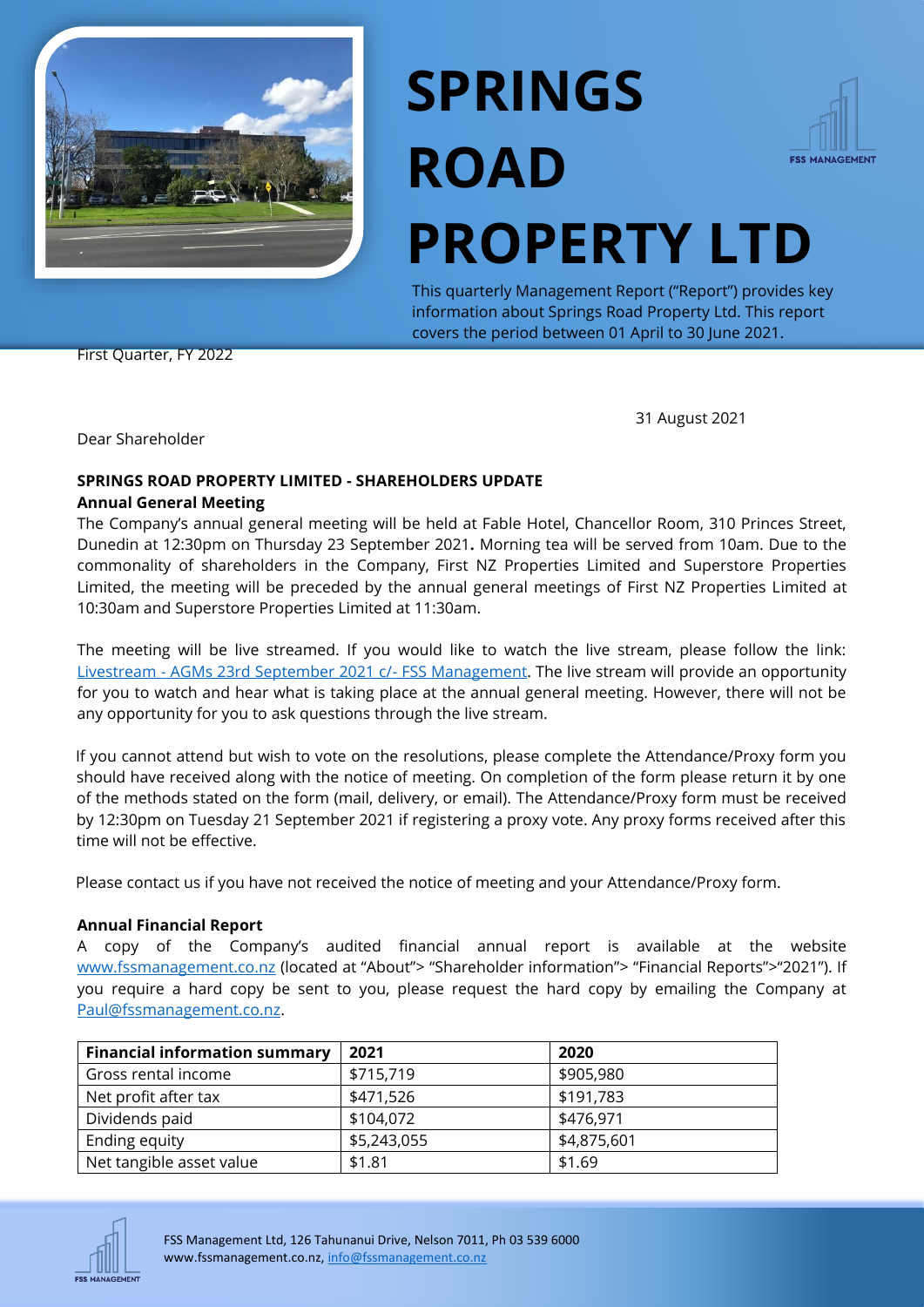#### **Investment Property**

The Company owns a premise situated at Springs Road, East Tamaki Auckland (the **Investment Property**). The Investment Property is measured at fair value and was valued as of 31 March 2021 by an external, independent property valuer, Colliers.

|                               | Springs Road, East Tamaki, Auckland |
|-------------------------------|-------------------------------------|
| Weighted average lease term   | 1.74 years                          |
| Rental value per square metre | \$2,003                             |
| Capitalisation rate           | 7.75%                               |
| Discount rate                 | 8.00%                               |
| Terminal yield                | 8.00%                               |
| Net market rent               | \$673,936                           |
| Net passing rent              | \$531,077                           |
| Valuation                     | \$8,000,000                         |

The latest revaluation of the Investment Property is summarised as follows:

#### *Springs Road, East Tamaki, Auckland*

- The valuation assumes that, on expiry of the current lease terms, the Company will be able to re-tenant the properties at or above market rates.
- The valuation acknowledges that the seismic rating of the property is below 67% NBS and considers capital expenditure of \$500,000.
- The contract for the structural, accessibility and fire escape lighting improvements is still being agreed with a main contractor, looking for the earliest start on site. Architects have completed drawings to satisfy the requirements of the accessibility and fire reports and these have been provided to the contractor for pricing and is expected at the end of August.

#### **Current Tenancies**

*Springs Road, East Tamaki, Auckland*

Counties Manukau District Health Board (levels 2 and 3)

- Three-year lease term expiring 5 April 2024 with one right of renewal of three years remaining.
- Fixed annual rent increase of 3% on each anniversary of the date of commencement.

SKILL NZ/Polyethnic Institute of Studies (part of the ground floor)

- Four-year term extended from 7th August 2021 to 31 December 2021 with two rights of renewal of three years each (through to 31 December 2027).
- Two yearly rent reviews.

Cafe Concepts (rear annex)

• Seven-year lease expiring 1 February 2022 with two rights of renewal remaining, one of seven years, one of five years.

Kingslea School (ground floor North)

- One year lease term expiring 30 November 2021, one year right of renewal remaining.
- Rent review based on market rental as of 1 January 2022 if renewed.

Agents are continuing to show prospective tenants through the vacant areas but there has been no commitment by anyone to date.

#### **Website**

FSS Management has a website available at [www.fssmanagement.co.nz.](http://www.fssmanagement.co.nz/)

There is information on the website that covers all the companies that FSS Management manages. The information includes current and historic audited financial reports, AGM notices and minutes and other information that maybe of interest.